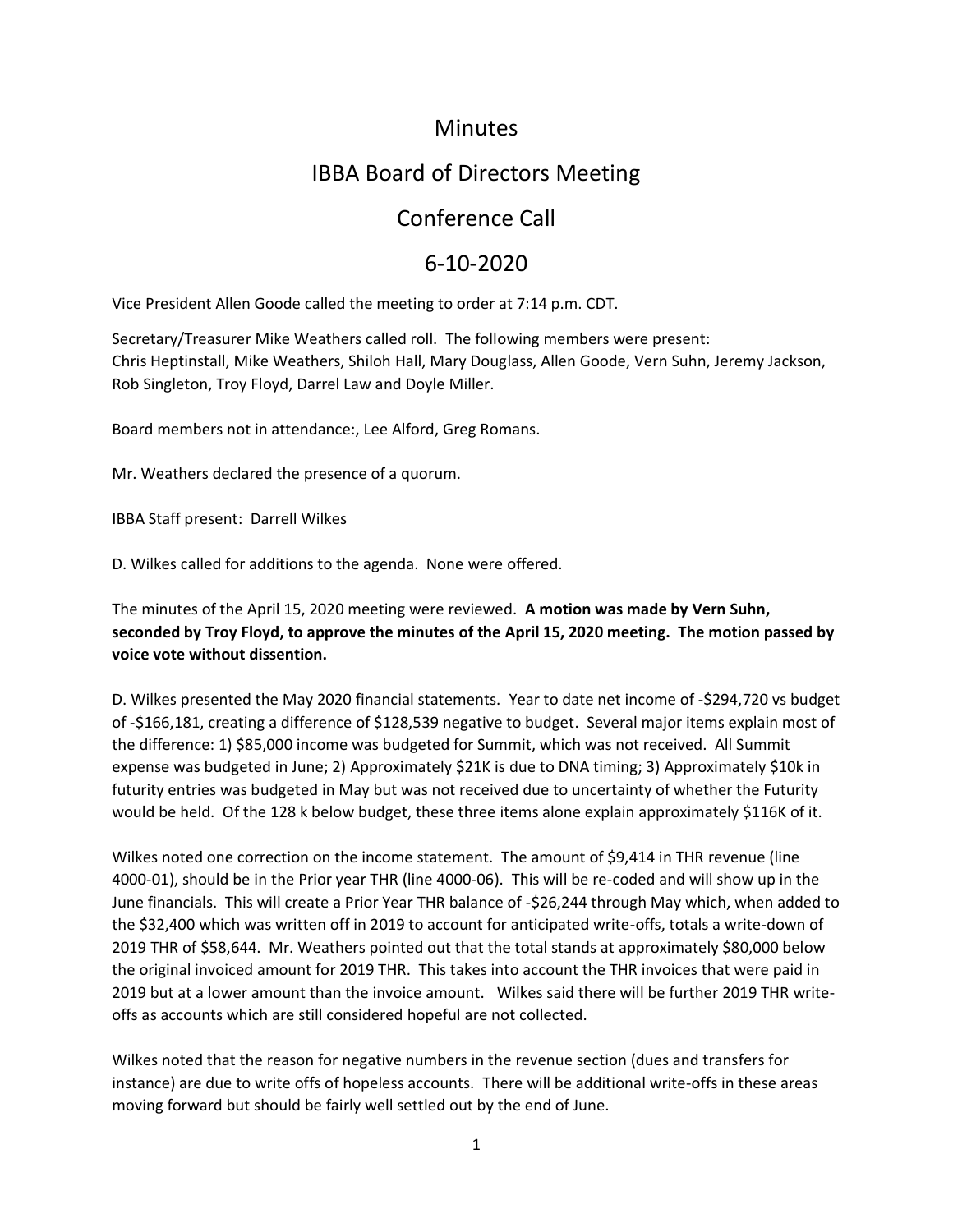D. Wilkes reviewed the Balance Sheet, noting that cash in the checking account of \$239,407 is considered adequate to cover cash flow until THR revenue begins coming in July. Mr. Weathers noted that \$109,500 of that is from the PPP loan, which has not and may not be forgiven. In future years, such funding is not anticipated and, therefore, suggests that cash flow through the first 6 months of the year may be inadequate without drawing on invested reserves. Wilkes noted that if receivables are under tighter control, it could cover approximately the same amount.

Invested Reserves on the balance sheet are now presented more clearly, with the principal amounts and the earned interest now separated on the balance sheet.

Wilkes highlighted the legacy fund and noted that it is slightly higher than last month because IJBBA had more income than expense.

Wilkes suggested that line 1900-02 on the Balance Sheet, which is the Foundation, should probably not be reported on the IBBA Balance Sheet. It is a separate entity and the money does not belong to IBBA so it should not be on the balance sheet at all. This will be brought up with the auditors at the end of 2020.

Mr. Weathers suggested that the Board of Directors should receive a copy of past due balances that are older than 120 days.

#### **Mr. Weathers moved, second by Jeremy Jackson, to instruct staff to provide a report to the Board on accounts receivable older than 120 days. The motion passed without dissent.**

D. Wilkes called attention to the BPI financials, noting that the current operating deficit of nearly \$10K will be made up with the remaining Brangus Journals, which net between \$5K and \$6K per issue. The September Frontline will be managed to a break-even.

The Board was presented with 6 cases for parentage override, five of which scored zero or above and, by precedent, have been approved by the Board. One case scored -4 and therefore would be denied override per precedent.

#### **Mike Weathers moved, seconded by Mary Douglass, to accept the parentage override cases as presented. Following discussion detailed below, the motion passed without dissent.**

M. Douglass questioned the animal that scored -4 and subject to rejection, and asked if we had additional information about the member. She was critical of the way in which the date for having DNA testing done was poorly communicated in 2016. Ms. Douglass suggested that the animal scored for rejection be tabled. Mr. Jackson expressed concern that this would open the floodgates for all rejected animals to be presented to the Board and ask for an exception. Mr. Suhn expressed his view that we need to be consistent with all parentage considerations.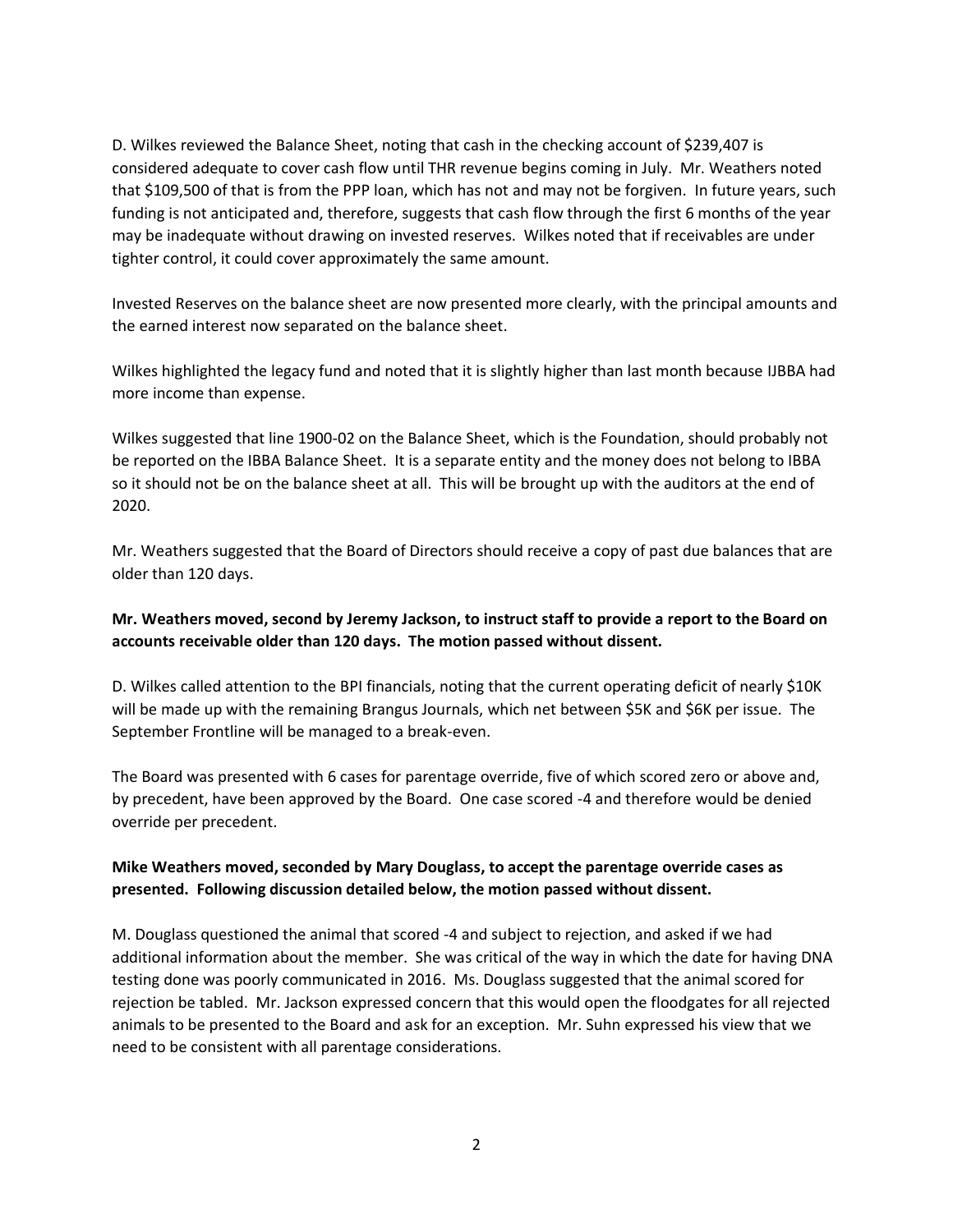D. Wilkes commented on the letter of appeal in which a member asked for an exception to the parentage override. In this case, it appears that the donor dam in question can be sire-verified and will then probably achieve a passing score on the parentage scorecard. The member will be advised that the request is rejected and that the member should attempt to sire-verify the donor.

#### **Mr. Weathers moved, Shiloh Hall seconded, to advise the member in the previous case to seek sire verification and to have the animal re-scored and brought back to the Board. The motion passed without dissent.**

Mr. Weathers updated the Board on the Finance Committee, noting that several members have been added including Messrs. Jackson and Hall representing the Board. Ms. Douglass asked if she could listen in to the Finance Committee calls. Mr. Weathers agreed to inform her of Finance Committee meetings.

Mr. Jackson reported on his progress on putting together a clearly-written policy book, with a goal of having this done in the Fall. President Heptinstall thanked him for the extra effort involved in this project.

Mr. Hall updated on the work of the Promotion Committee, noting that the mailing list for the Frontline Beef Producer would be reduced and focused on people who have purchased Brangus bulls. He indicated that pages will be dedicated to card ads and state ads to entice more people to participate.

D. Wilkes updated the Board on the THR processes. Preliminary Herd Inventories (aka pending assessments) were mailed out and posted on the website on June 2. For about three weeks prior to this, registry staff worked with a group of volunteers to check the accuracy of the pending assessments list against the breeder's records. In all cases, accuracy was very high – with an occasional animal not being listed, usually due to a quirk in the "primary owner" designation.

Several video tutorials have been produced to help members make efficient use of the THR Disposal Page. Feedback from members using the system has been very positive.

The target date to freeze the lists and produce invoices is July 1. We have every reason to anticipate that some members will not have their THR completed by that date. In that case, they will need to work through staff to complete their THR reconciliation which requires entries in regstr and QuickBooks. It essentially doubles or triples the work to complete THR, which is a topic for future discussion. The Board will probably be asked to consider, for future years, some sort of price increase on THR that is not done by the deadline.

D. Wilkes updated on the status of the on-line DNA test order form. A major hurdle to clear before release is to arrive at a final number of potential carriers of the OH genetic condition. We started with over one million potential carriers following the initial propagation. We have fixed some erroneous pedigrees and have uploaded current genetic condition statuses from the Angus Association and have brought the number down to about 250,000-hd. We have located semen on an old influential sire. If he tests free for OH, the number of potential carriers will fall below 100,000.